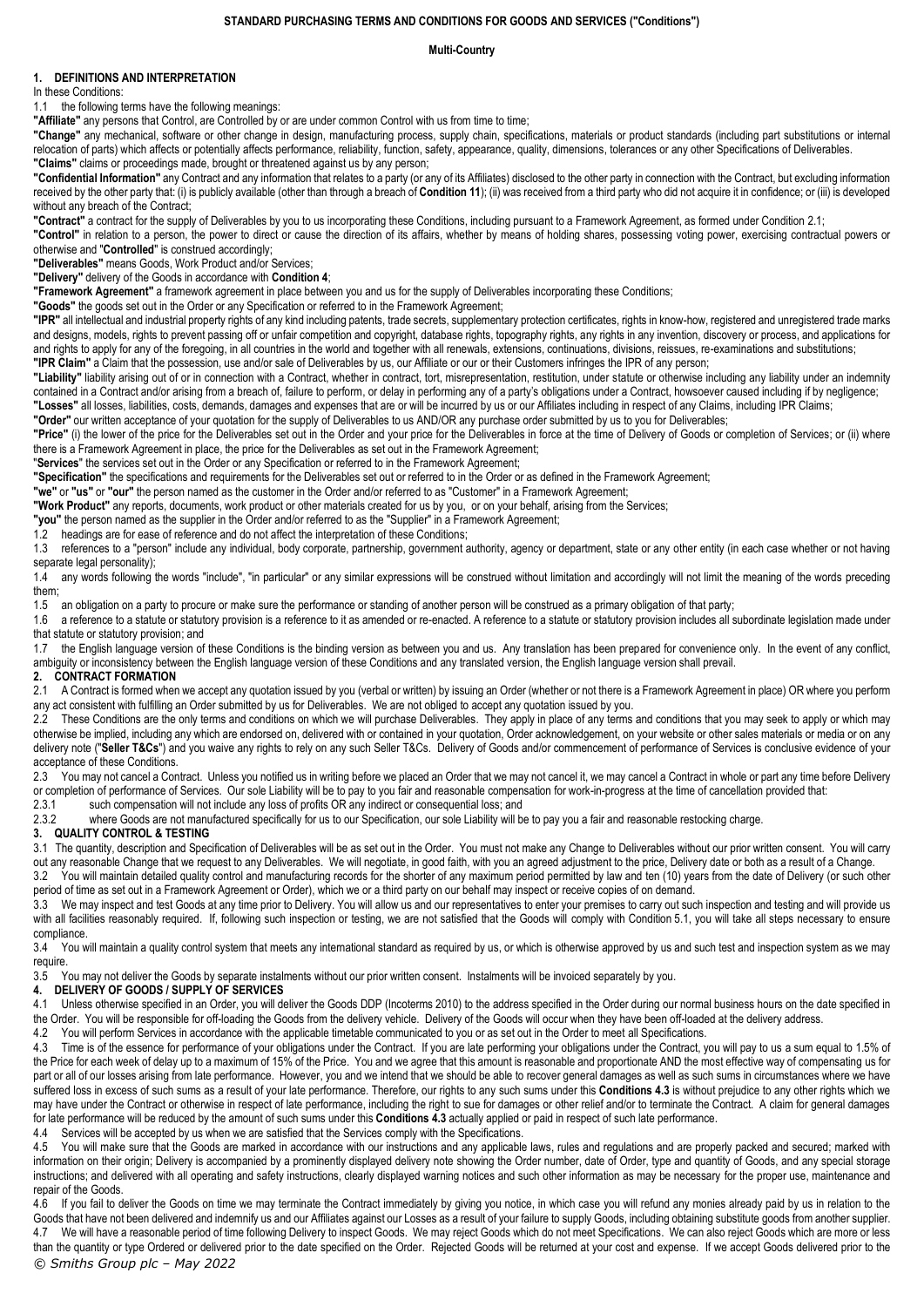date specified on the Order we may charge you the cost of storing them until the actual specified Delivery date.

4.8 Risk in the Goods passes to us on the later of acceptance and Delivery. Ownership of the Goods passes to us on the earlier of payment of the Price and Delivery.

4.9 You will notify us in writing as soon you are aware that any Goods or the product support for the Goods are to be discontinued or made of "end of sale" or "end of life". At our request, you and we will agree in good faith a reasonable period of time during which you will keep agreed spare parts available for us for any discontinued, desupported, end of life or end of sale Goods.

## **5. YOUR OBLIGATIONS**

<span id="page-1-0"></span>5.1 You will make sure that the Goods will:

5.1.1 be of satisfactory quality, comprise genuine, new materials (which are not used, refurbished, reconditioned, remanufactured, counterfeit or of such age as to impair usefulness or safety) and be fit for any purpose notified by us to you;

- 5.1.2 conform to, satisfy and be capable of the Specifications;
- 
- 5.1.3 be free from defects in design, materials and workmanship;<br>5.1.4 be sold to us with full and unencumbered title and not infring be sold to us with full and unencumbered title and not infringe the IPR of any third party;
- 5.1.5 comply with all (i) applicable laws, (ii) regulatory requirements and (iii) standards and requirements of relevant statutory and regulatory bodies; and
- 5.1.6 be safe and without risk to health.
- <span id="page-1-1"></span>5.2 In respect of Services, You will:<br>5.2.1 perform Services with the

5.2.1 perform Services with the best care, skill and diligence in accordance with best practice;<br>5.2.2 use personnel (and sufficient number of personnel) who are suitably skilled and experier

- use personnel (and sufficient number of personnel) who are suitably skilled and experienced to perform the Services;
- 5.2.3 make sure that the Services conform with our reasonable instructions, comply with Specifications, are performed to meet the purposes notified by us to you and do not infringe the IPR of any third party;
- 
- 5.2.4 provide all equipment, tools and vehicles and other items required to provide the Services;
- 5.2.5 obtain and at all times maintain all licences and consents required for the provision of the Services;
- 5.2.6 comply with all applicable laws, regulations, regulatory policies, guidelines or industry codes which may apply to the provision of the Services; and<br>5.2.7 on the or omit to do anything which may cause us or our Affi
- not do or omit to do anything which may cause us or our Affiliates to lose any licence, authority, consent or permission required for our or their business.

5.3 You will observe all health and safety rules and regulations and any other security requirements that apply at any of our premises and ensure that your personnel are insured against all risks while working on our premises.

<span id="page-1-2"></span>5.4 Without affecting any of our other rights or remedies, if you materially breach any of these Conditions OR any Goods (whether or not accepted in whole or in part) do not conform with **Conditio[n 5.1](#page-1-0)** during the longer of (i) your warranty period for the Goods and (ii) 12 months following Delivery OR any Services breach **Conditio[n 5.2](#page-1-1)**, then we may:

- terminate the Contract and any other existing Contracts immediately with notice:
- <span id="page-1-3"></span>5.4.2 require you, at our option, to promptly repair or replace the relevant Goods or reperform the relevant Services free of charge;

5.4.3 reject the Deliverables (in whole or in part) and require you to refund the Price for the relevant Deliverables;<br>5.4.4 accept the Deliverables subject to an equitable Price reduction: or

accept the Deliverables subject to an equitable Price reduction; or

5.4.5 at your expense, repair or have a third party repair the Goods or reperform or have a third party reperform the Services and you will indemnify us and our Affiliates against our Losses (including from any IPR Claims) arising from such breach.

5.5 **Conditio[n 5.4](#page-1-2)** will apply to any repaired or replacement Goods supplied under **Conditio[n 5.4.2.](#page-1-3)**

5.6 If, as a result of any Goods not conforming with **Conditio[n 5.1](#page-1-0)** or Services not conforming with **Conditio[n 5.2](#page-1-1)** or otherwise representing an unreasonable risk of harm to the public or the environment, we determine a recall, removal or correction campaign ("campaign") is necessary or are required to carry out a campaign, we may implement such campaign and you will indemnify us and our Affiliates against all Losses incurred as a result of any such campaign.

#### **6. OUR PROPERTY**

6.1 All patterns, dies, moulds or other tooling or materials, supplied by us or prepared or obtained by you for us at our cost ("**Tooling**"), will be marked with our name or as otherwise specified by us and will be and remain our exclusive property returnable in good condition on demand.

6.2 You will insure against all risks any Tooling and also any of your own tooling or property which may be kept on our premises for the purposes of providing Deliverables. You will keep all Tooling safe and in good condition while in your custody and/or under your control. All Tooling will be kept separately from your stock and other inventory.

6.3 We reserve the right to charge to you the cost of any Tooling if it is destroyed or damaged or rendered unfit for the purpose for which it was originally manufactured while under your control.

6.4 You will not dispose of any Tooling other than in accordance with our prior written instructions. You will not, at any time, use Tooling, nor will you allow Tooling to be used by anyone else for any purpose other than the supply of the Deliverables unless we have previously provided our consent in writing.

6.5 We will have the right to enter your premises and remove Tooling at any time without being liable for trespass or for damages of any sort.

#### <span id="page-1-4"></span>**7. ASSIGNMENT OF IPR**

7.1 This Conditio[n 7](#page-1-4) will apply if the Goods are to be made, modified or redesigned to our Specification. Any bespoke Specification or Work Product you create or have created for us will be treated as "Goods" for the purposes of this **Conditio[n 7.](#page-1-4)**

<span id="page-1-5"></span>7.2 We will own all present and future IPR (together with all economic and proprietary rights) in the Goods and our specification. Accordingly, you will not use our specification other than to manufacture the Goods for us. With full title guarantee, you:

- 
- 7.2.1 assign to us all IPR in the Goods which subsist as at the date of the Contract;<br>7.2.2 assign to us (by way of present assignment of the future copyright) all future co 7.2.2 assign to us (by way of present assignment of the future copyright) all future copyright in the Goods immediately upon its creation; and 7.2.3 agree to assign to us all other IPR in the Goods immediately upon its cre
- agree to assign to us all other IPR in the Goods immediately upon its creation.

#### 7.3 You will:

7.3.1 at your own cost, execute all such documents and do all such acts and things as we may request from time to time in order to secure our full right, title and interest in the IPR in the Goods; and

7.3.2 obtain the waiver of all moral rights (and any broadly equivalent rights) in the Goods.

7.4 The exception to **Condition [7.2](#page-1-5)** above is that any IPR in existing products, materials or data used to create Goods ("**Existing Materials**") will continue to belong to you (or your suppliers). You grant (and, where applicable, will ensure that your suppliers grant) to us, our Affiliates and our and their end customers a non-exclusive, perpetual, royalty-free, irrevocable licence to use and to have used Existing Materials which form part of any Goods.

### <span id="page-1-6"></span>**8. PRICE AND PAYMENT**

8.1 As long as you perform your obligations in accordance with the terms of the Contract, we will pay the Price to you in accordance with **Conditio[n 8](#page-1-6)**.

8.2 The only sums of money we will pay in connection with the supply of the Deliverables are the Price which will be inclusive of all costs and expenses incurred by you including all packaging, insurance, carriage, duties and delivery costs.

8.3 Any sum payable under the Contract is exclusive of value added tax, sales tax and/or goods and services tax (and any other similar or equivalent taxes, duties, fees and levies imposed from time to time by any government or other authority) upon any supply made to us which will be payable in addition to that sum in the manner and at the rate prescribed by law from time to time but inclusive of all other taxes, fees and levies imposed from time to time by any government or other authority.

8.4 You may invoice us for the Price for the Goods following Delivery and for Services following completion.

8.5 Other than as set out in Condition[s 8.7](#page-1-7) and [8.9](#page-1-8), invoices will be payable by us within 60 days from the date of receipt by us, plus the number of days until our next payment run, which shall be no longer than 13 days. You will send invoices to the address specified in the Order.

8.6 No payment made by us will constitute acceptance by us of any Deliverables or otherwise affect any rights or remedies which we may have against you including the right to recover any amount overpaid or wrongfully paid to you.

<span id="page-1-7"></span>8.7 We may withhold payment of any disputed sum until the dispute is settled.

8.8 If any undisputed sum payable under the Contract is not paid when due you may charge us interest daily on that sum at 3% per year subject to any maximum or minimum rate of interest on overdue invoices specified by applicable law, from the due date until the date of payment (whether before or after judgment).

<span id="page-1-8"></span>8.9 We may set-off, deduct or withhold any liability which you have to us against any liability which we have to you.

# **9. TERMINATION**

9.1 Without limiting any other right we may have to terminate a Contract, if you commit a material breach of these Conditions we may terminate the Contract and any other existing Contracts immediately with written notice. Any breach of **Conditions 11, 12** or **[15.9](#page-2-1)** will be deemed to be a material breach.

9.2 Without limiting any other right we may have to terminate a Contract, we may terminate the Contract immediately by giving you written notice if you (a) have a receiver, administrator or liquidator (provisional or otherwise) appointed; (b) are subject to a notice of intention to appoint an administrator or any other resolution on insolvency; (c) pass a resolution for your winding-up; (d) have a winding up order made by a court in respect of you; (e) enter into any composition or arrangement with creditors; (f) cease to carry on business; (g) are the subject of anything similar or equivalent to that set out in (a) to (f) under any applicable laws; or (h) you are subject to any change of Control and you will notify us immediately upon the occurrence of any such event or circumstance.

9.3 Following expiry or termination of the Contract:

*© Smiths Group plc – May 2022*